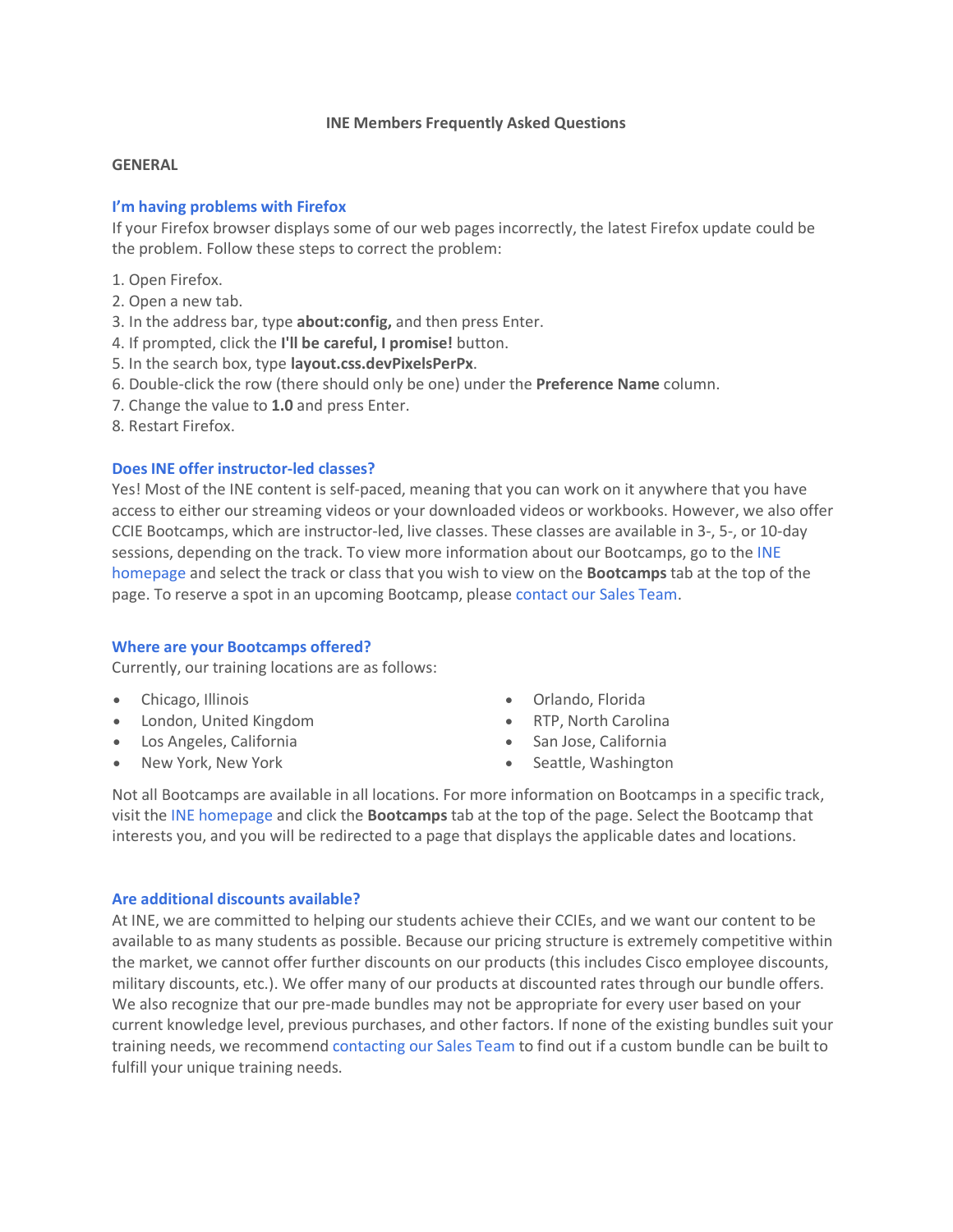## **ACCOUNTS**

# **How do I [change the email address associated with my INE account from an employer-provided](https://members.ine.com/dash/page/faq/5/accounts%23ca728586793041c8bbad8a533f3154bd)  [account to a personal email account?](https://members.ine.com/dash/page/faq/5/accounts%23ca728586793041c8bbad8a533f3154bd)**

If your employer purchased your INE products or subscriptions, we must verify that you still have permission to access the material before we can change your email address. Please have someone in a position to authorize access [contact a Training Advisor.](http://www.ine.com/contact.htm)

If you purchased this subscription yourself, please provide us with the email address that you would like to use for your account by contacting [Customer Support.](mailto:cs@ine.com)

### **[Can I transfer my tokens to another account?](https://members.ine.com/dash/page/faq/5/accounts%23d7932b984b0bd0773a5d31fa08a5f05c)**

Yes, you can. To transfer tokens from one account to another, [contact our Customer Service](mailto:cs@ine.com) team. To initiate a transfer, you must be the owner of the tokens, and you must have the email address associated with the account to which you would like to transfer tokens.

### **[How do I change my time zone?](https://members.ine.com/dash/page/faq/5/accounts%23104d81464413f68a07b61c4d19323bed)**

In your INE Members account, at the top right, click your name, and then click **Account Settings**. Next to **Date and Time Settings**, click **Edit** to select your country and time zone.

## **[How do I deactive my account?](https://members.ine.com/dash/page/faq/5/accounts%239709a3b5000803bd8fe4d8f80cca223d)**

If you would like to deactivate your account, please [contact our Customer Service](mailto:cs@ine.com) team. So that we can continue to offer the best possible service to our customers, please let us know in your email why you would like to deactivate your account and how we could improve our service in the future.

### **[Can I access my Members account from multiple devices?](https://members.ine.com/dash/page/faq/5/accounts%23f446368ee62f4c7023115627e2df2e2f)**

You can access your account from any device with an Internet connection: home PC, laptop, work PC, tablet, or mobile device. It is important that you familiarize yourself with the information in our [Terms &](http://www.ine.com/terms.htm)  [Conditions](http://www.ine.com/terms.htm) that pertains to [Member Account Security.](http://www.ine.com/terms.htm%232)

### **[How do I change my password?](https://members.ine.com/dash/page/faq/5/accounts%2392e5dda17ada01780f0d670390bcd106)**

To change your password:

- 1. Click your name at the top right of your INE home page, and then click **Account Settings**.
- 2. Next to **Password**, click **Edit**.
- 3. Enter your current password, enter your new password twice in the fields provided, and then click **Save Changes**.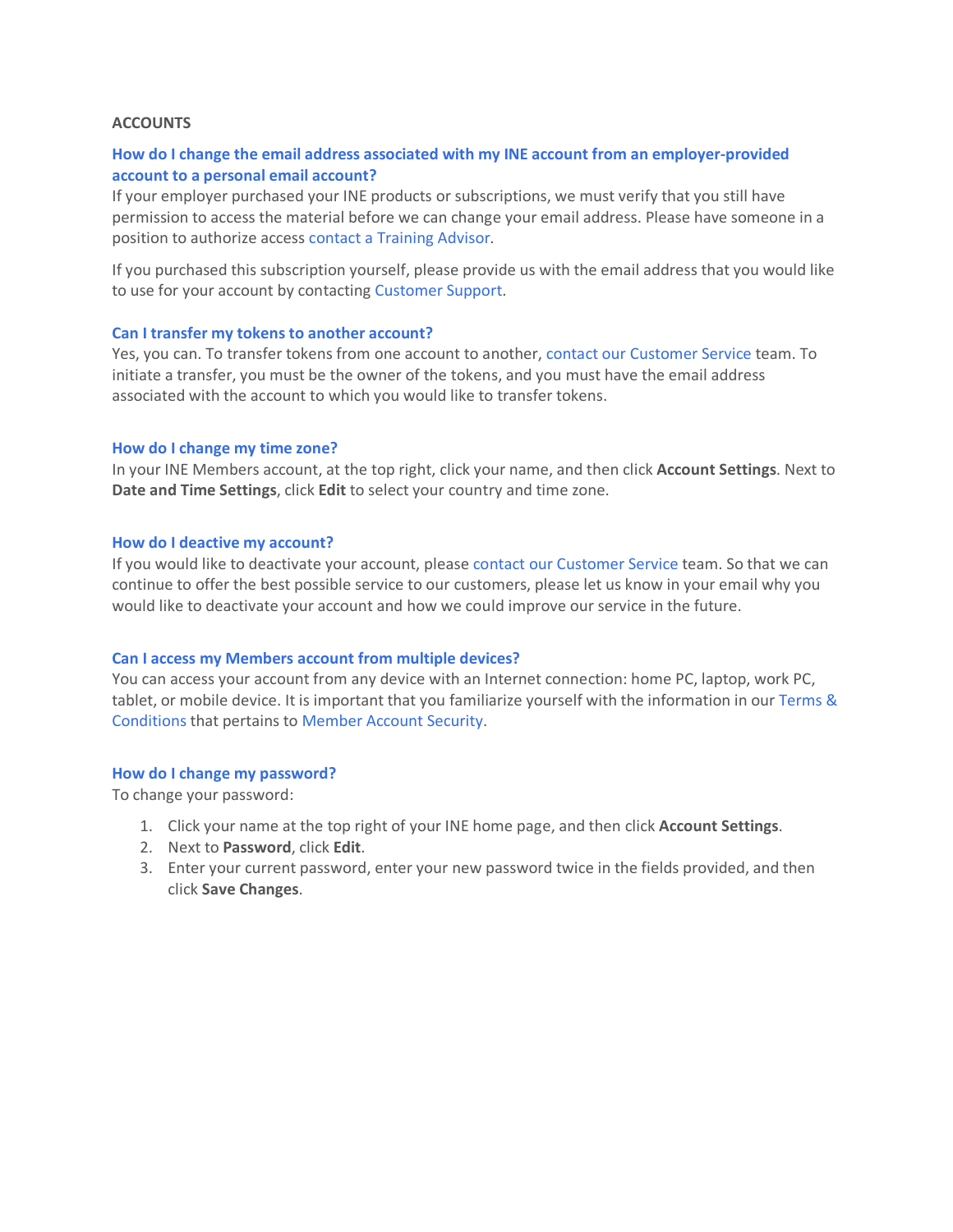### **ALL ACCESS PASS**

### **What's included in the All Access Pass?**

Simply put, every video that we have recorded. This means you have access to our entire library of more than 10,000 hours of videos, walkthroughs, and lab strategies across multiple Cisco tracks and levels. For a full detailed list of products, please contact your training advisor.

#### **How do I change the [payment method for my All Access Pass?](https://members.ine.com/dash/page/faq/4/all-access-pass%236a98889417e4403b44f75988c7b42544)**

To change your payment method, log in to your Members account, click **All Access Pass** on the left, and then click **Manage Subscription**. If you do not see this option, please contact our [Billing](mailto:billing@ine.com)  [Department](mailto:billing@ine.com) within two days of your desired modification date.

### **I just signed up for the All Access Pass, [but I can't access the streaming videos.](https://members.ine.com/dash/page/faq/4/all-access-pass%23f5a9e99f282536a6337d81ff83549c97)**

When you log in to your INE Members account, on the left side of your dashboard under **Training**, select **All Access Pass**. This tab gives you access to all of the streaming videos that you are entitled to under the All Access Pass.

### **[How do I cancel my All Access Pass?](https://members.ine.com/dash/page/faq/4/all-access-pass%23d6e7c3441a305b578e71e2095a0fc795)**

To cancel your All Access Pass, log in to your Members account, click **All Access Pass** on the left, and then click **Manage Subscription**. If you do not see this option, please contact our [Billing](mailto:billing@ine.com)  [Department](mailto:billing@ine.com) within two days of your desired cancellation date to prevent the recurring charge.

## **Is download access included with the All Access Pass?**

The All Access Pass is an online streaming subscription to the world's best Cisco training content. Although download access isn't included with the All Access Pass, members do receive a discounted price for most downloads.

### **Are workbooks included with the All Access Pass?**

The All Access Pass is designed for candidates who want a single solution to their video training needs. All Access Pass members also receive either significant workbook discounts or free workbook bundles, depending on their subscription level.

#### **Can I watch/download the videos from anywhere?**

Yes! We use a global streaming solutions provider to provide you with the optimal bandwidth to your location. Our downloads are hosted on Amazon's distributed S3 servers, and our streaming videos are brought to you from BitGravity.

#### **How fast does my Internet connection have to be to watch your streaming videos?**

For your convenience, we provide streams at three different bandwidths. Our "Low" stream is set at a maximum of 350 Kbps, our "High" stream at a maximum of 2 Mbps, and our "HD" stream at a maximum of 2.5 Mbps. These are maximum bit rates. For example, the actual bit rate for a "High" video stream does not typically exceed 750 Kbps.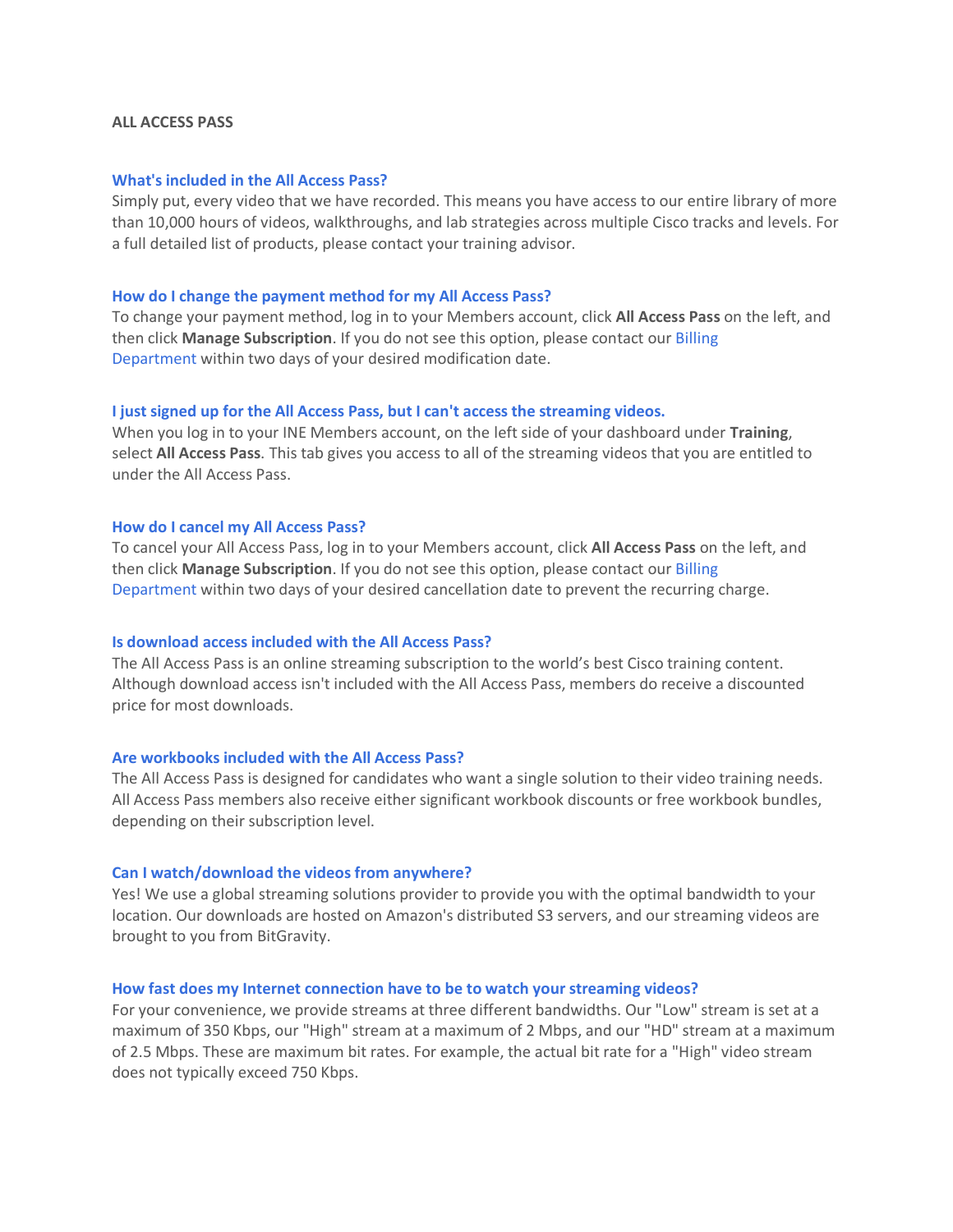#### **Can I pause my video and save my place?**

Yes, you can save your current place in any streaming video by using our bookmark feature. For older material that has not yet been converted to this new format (and is hosted on our Adobe Classroom server), you can manually skip ahead in the video.

#### **Can I watch your videos from multiple computers?**

Yes! You can watch videos from multiple computers or devices. Also, video downloads do not contain digital rights management (DRM), so you are free to watch videos on any device you own.

#### **My videos are skipping/pausing/not working.**

If you experience problems with video playback or quality, please try installing the latest Adobe Flash Player: http://get.adobe.com/flashplayer/.

### **Can I download all the videos at once, or do I have to download one at a time?**

Currently, videos must be downloaded one at a time. We are currently seeking ways to improve this experience.

#### **Can the videos that I haven't purchased be hidden or greyed out on my profile?**

We are aware that the current Members site might seem overwhelming, especially for customers with the All Access Pass. We are currently working to design an improved user experience for the Members site.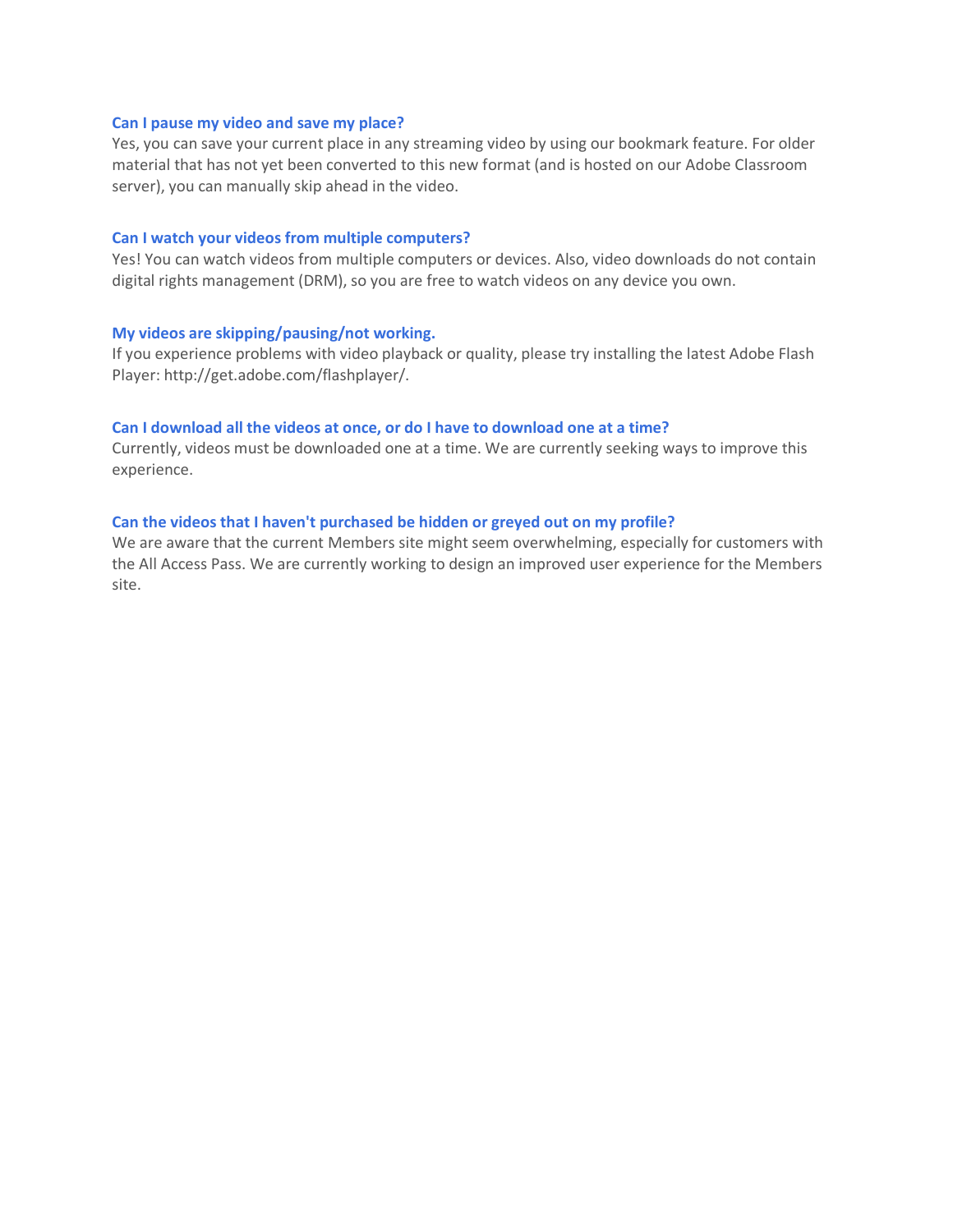## **RACK RENTALS**

#### **How do I [report a possible issue with the labs or solutions?](https://members.ine.com/dash/page/faq/1/rack-rental%2318abcfdab10d7007d13089a466a78175)**

We have a ticketing system to help track any issues ("bugs") with our products. If you feel you have encountered a bug in any of our products, email the details of the issue to [bug@ine.com.](mailto:bug@ine.com) The quality control team will work closely with the development team to ensure that your issue is handled properly. We will respond within two business days. This allows time to verify and/or re-create the issue.

If you are currently in a lab or a rack rental session and experiencing these difficulties, please open an emergency ticket by clicking the link in the session. This will create a priority ticket that will be addressed as soon as possible.

#### **[What if I don't have an issue to report but I would like to discuss a lab task or solution?](https://members.ine.com/dash/page/faq/1/rack-rental%23d49ec52f4d258325ab674479614b8761)**

The [IEOC Forum](http://ieoc.com/) is the best place to discuss labs and solutions. Our forum is actively moderated by our authors and instructors, and our community includes hundreds of networking professionals, CCIEs, and students who have already encountered the same or similar situations.

Please note when creating a thread on the IEOC Forum that it may take a day or two for someone to get back to you! In the meantime, you should take some time to browse the existing forum topics, which may have already answered your question.

## **[How do I schedule a rack session?](https://members.ine.com/dash/page/faq/1/rack-rental%2308ac3f02ad2b928e9c8dbfe7e7dd1327)**

You schedule your rack sessions through your Members account. When you sign in to the Members site, you will see a page like this:

| $\lambda$ INE                                  |                                                                           | M.<br>Theme $-$<br>Users Name - |
|------------------------------------------------|---------------------------------------------------------------------------|---------------------------------|
|                                                |                                                                           |                                 |
| Training<br><b>ft</b> Home                     | <b>My Products</b>                                                        |                                 |
| <b>C</b> All Access Pass                       |                                                                           |                                 |
| Workbooks                                      |                                                                           |                                 |
| <b>E</b> Rack Rentals                          | For Workbooks click here.                                                 |                                 |
| $M$ Mock Labs                                  |                                                                           |                                 |
| <b>III</b> Graded Labs                         | Data Center                                                               |                                 |
| <b>同</b> Bookmarks                             |                                                                           |                                 |
| <b>Resources</b>                               | <b>Product Name</b>                                                       | Format                          |
| $\equiv$ Store                                 | Video-on-Demand                                                           |                                 |
| E FAQs                                         | CCIE Data Center: Nexus 1000v on UCS Download (Now Available!)            | download                        |
| <b>W</b> INE Homepage                          | CCIE Data Center: Nexus Course Download CURRENT                           | download                        |
| <b>D</b> Online Community                      | CCIE Data Center: Nexus NX-OS Primer Download CURRENT                     | download                        |
| Account Information                            | CCIE Data Center: Storage Course Download CURRENT                         | download                        |
| <b>显</b> Profile                               | CCIE Data Center: Unified Communications on UCS (Now Available!)          | stream                          |
| Account Activity                               | CCIE Data Center: Unified Communications on UCS Download (Now Available!) | download                        |
| Order History                                  | CCIE Data Center: Unified Computing Course Download CURRENT               | download                        |
| O Log Out                                      | CCIE Data Center: Written Bootcamp CURRENT                                | stream                          |
| <b>Free CCNA Streaming</b>                     | <b>Live Courses</b>                                                       |                                 |
| <b>Routing &amp; Switching</b><br><b>Voice</b> | Product Name                                                              | Format                          |
|                                                | CCIE Routing & Switching Troubleshooting Bootcamp CURRENT                 | download                        |
|                                                | Video-on-Demand                                                           |                                 |
| <b>Current Token Balance</b>                   | CCIE Routing & Switching Bootcamp CURRENT                                 | stream                          |
| 181 Tokens                                     | <b>Live Classes</b>                                                       |                                 |
| <b>Purchase Tokens</b>                         | CCIE Routing & Switching Bootcamp Live CURRENT                            | download                        |
|                                                |                                                                           |                                 |

When you click **Rack Rentals** on the left side of the page, you will see this: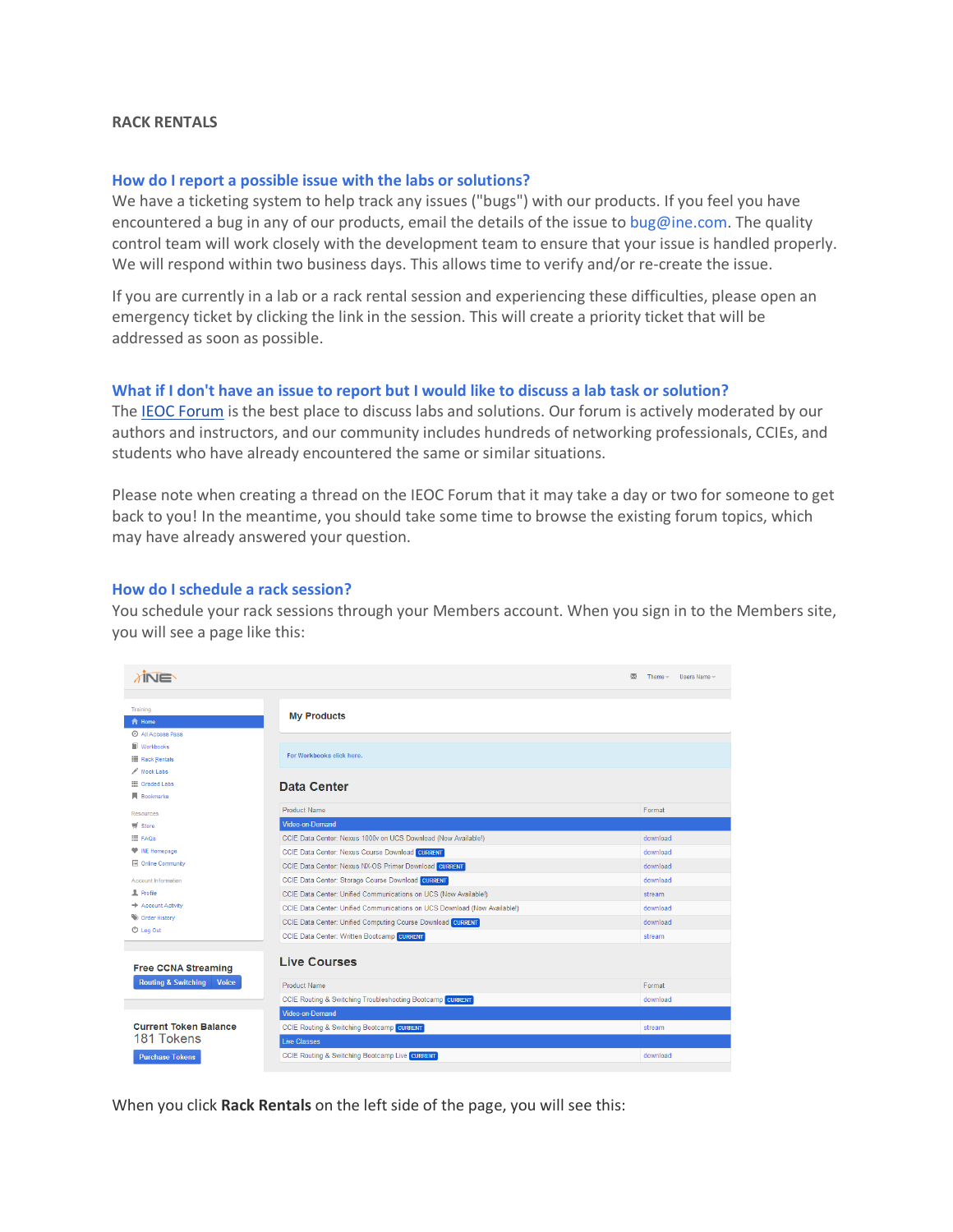

Click **Schedule/Cancel Session** for your track to see the rack session booking page. We use a Routing & Switching rack rental here as an example.

| <b>TINE</b>                                      |                                                            |                           |                             |  |                                                    |  |  |  |  |  |
|--------------------------------------------------|------------------------------------------------------------|---------------------------|-----------------------------|--|----------------------------------------------------|--|--|--|--|--|
|                                                  | Dashboard / Rack Rentals / Scheduler : Routing & Switching |                           |                             |  |                                                    |  |  |  |  |  |
| Routing & Switching Rack Rental <b>Cone Tour</b> |                                                            |                           |                             |  |                                                    |  |  |  |  |  |
| 2013-08-19 01:00 PM                              |                                                            | 2013-08-19 04:00 PM<br>to |                             |  | <b>Current Balance</b>                             |  |  |  |  |  |
| <b>Start Date</b>                                | <b>Duration</b>                                            | <b>End Date</b>           |                             |  | 1002 Tokens                                        |  |  |  |  |  |
|                                                  |                                                            |                           |                             |  |                                                    |  |  |  |  |  |
| 2013-08-19 01:00 PM                              | $-3h \rightarrow$                                          | 2013-08-19 04:00 PM       | <b>Rent Now   12 Tokens</b> |  | <b>Reserved Sessions</b>                           |  |  |  |  |  |
|                                                  |                                                            |                           |                             |  | Active Sessions<br><sup>22</sup> Upcoming Sessions |  |  |  |  |  |
|                                                  |                                                            |                           |                             |  | You do not have any active sessions.               |  |  |  |  |  |
|                                                  |                                                            |                           |                             |  |                                                    |  |  |  |  |  |
|                                                  |                                                            |                           |                             |  |                                                    |  |  |  |  |  |

In this section, enter a preferred start date and time for your rack rental session.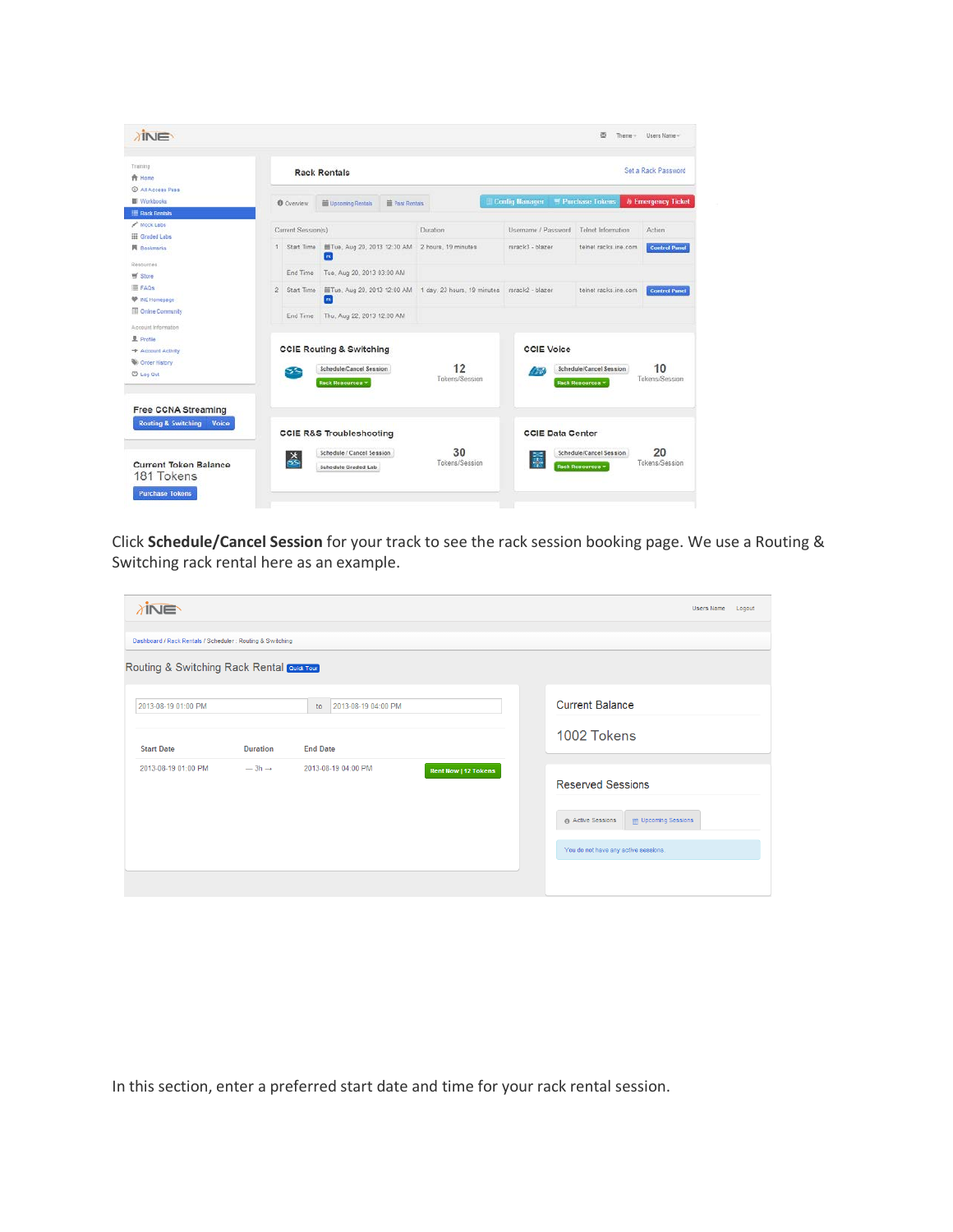| <b>TINE</b> |     |     |                     |       |      |                                                            |          |             |               |                      |      |       |                     | Users Name                                       | Logout |
|-------------|-----|-----|---------------------|-------|------|------------------------------------------------------------|----------|-------------|---------------|----------------------|------|-------|---------------------|--------------------------------------------------|--------|
|             |     |     |                     |       |      | Dashboard / Rack Rentals / Scheduler : Routing & Switching |          |             |               |                      |      |       |                     |                                                  |        |
|             |     |     |                     |       |      | Routing & Switching Rack Rental Colorado                   |          |             |               |                      |      |       |                     |                                                  |        |
|             |     |     | 2013-08-19 03:30 PM |       |      |                                                            |          |             |               | to.                  |      |       | 2013-08-19 04:00 PM | <b>Current Balance</b>                           |        |
| $\Omega$    |     |     | August 2013         |       |      |                                                            |          |             |               | September 2013       |      |       | $\bullet$           |                                                  |        |
| $S_{\rm H}$ | Mo  |     | Tu We Th            |       | - Fr | Sa                                                         | Str      | Mo          | Tu            | We Th                |      | Fr Sa |                     | 1002 Tokens                                      |        |
|             |     |     |                     | ×     | 19   | - 37                                                       | (1)      | 2           | $\frac{3}{3}$ | $\Delta$             | $-5$ | 6     | $\mathbb{Z}$        |                                                  |        |
|             |     |     | 57.                 | $-61$ | - 92 | $-10$                                                      | $\theta$ | 9           | 10            | 11 12                |      | 13:14 |                     | Rent Now   12 Tokens<br>Reserved Sessions        |        |
| 11          | 150 |     | 13 14 15 16 17      |       |      |                                                            |          | 15 16 17 18 |               |                      | 19   | 20:21 |                     |                                                  |        |
| 18          | 80  | 20. | 21 22 23 24         |       |      |                                                            |          |             |               | 22 23 24 25 26 27 28 |      |       |                     |                                                  |        |
| 26          |     |     | 26 27 28 29 30 31   |       |      |                                                            | 29 30    |             |               |                      |      |       |                     | @ Active Sessions<br><b>We Upcoming Sessions</b> |        |
| Time        |     | 3   | $\hat{\mathbb{Q}}$  |       |      | $30 - \frac{2}{\pi}$ PM                                    |          |             |               |                      |      |       |                     | You do not have any active sessions.             |        |
|             |     |     |                     |       |      |                                                            |          |             |               |                      |      |       |                     |                                                  |        |
|             |     |     |                     |       |      |                                                            |          |             |               |                      |      |       | Done                |                                                  |        |

In this section, enter a preferred end date and time for your rack rental session.

| Routing & Switching Rack Rental Cuirt Tour<br><b>Current Balance</b><br>2013-08-19 03:30 PM<br>2013-08-19 07:30 PM<br>to<br>$\bullet$<br>$\circ$<br>August 2013<br>September 2013<br>2 Tokens<br>Mo Tu We Th<br>Su<br>Sa<br>Su<br>Fr<br>Sa<br>Mo<br>We<br>Fr.<br>Th<br>Tu<br>End Dat<br><b>Start Date</b><br><b>Duration</b><br>6<br>5<br>$\overline{2}$<br>3<br>$\overline{7}$<br>2<br>-3<br>$\overline{4}$<br>2013-08<br>$-$ 0h 30m $\rightarrow$<br>70<br>8<br>10 11<br>12<br>13<br>8<br>$\overline{9}$<br>14<br>9<br>局<br>ĸ<br>泏<br>rved Sessions<br>20<br>21<br>16<br>16<br>19<br>17<br>15<br>17<br>$18^{\circ}$<br>11<br>15<br>14<br>12<br>13<br>20<br>21<br>22 23<br>24<br>22<br>24<br>23<br>18<br>25<br>26<br>19<br>27<br>28<br><b>MAN</b> Upcoming Sessions<br>tive Sessions<br>31<br>29<br>25<br>26<br>27<br>28<br>29<br>30<br>30<br>$\div$<br>$\left  \frac{1}{2} \right $<br>PM<br>Time<br>30 <sup>°</sup><br>$\overline{7}$<br>lo not have any active sessions. | Dashboard / Rack Rentals / Scheduler : Routing & Switching |  |  |  |  |  |  |  |  |  |  |
|------------------------------------------------------------------------------------------------------------------------------------------------------------------------------------------------------------------------------------------------------------------------------------------------------------------------------------------------------------------------------------------------------------------------------------------------------------------------------------------------------------------------------------------------------------------------------------------------------------------------------------------------------------------------------------------------------------------------------------------------------------------------------------------------------------------------------------------------------------------------------------------------------------------------------------------------------------------------------|------------------------------------------------------------|--|--|--|--|--|--|--|--|--|--|
|                                                                                                                                                                                                                                                                                                                                                                                                                                                                                                                                                                                                                                                                                                                                                                                                                                                                                                                                                                              |                                                            |  |  |  |  |  |  |  |  |  |  |
|                                                                                                                                                                                                                                                                                                                                                                                                                                                                                                                                                                                                                                                                                                                                                                                                                                                                                                                                                                              |                                                            |  |  |  |  |  |  |  |  |  |  |
| 2013-08-19 03:30 PM                                                                                                                                                                                                                                                                                                                                                                                                                                                                                                                                                                                                                                                                                                                                                                                                                                                                                                                                                          |                                                            |  |  |  |  |  |  |  |  |  |  |
|                                                                                                                                                                                                                                                                                                                                                                                                                                                                                                                                                                                                                                                                                                                                                                                                                                                                                                                                                                              |                                                            |  |  |  |  |  |  |  |  |  |  |
|                                                                                                                                                                                                                                                                                                                                                                                                                                                                                                                                                                                                                                                                                                                                                                                                                                                                                                                                                                              |                                                            |  |  |  |  |  |  |  |  |  |  |
|                                                                                                                                                                                                                                                                                                                                                                                                                                                                                                                                                                                                                                                                                                                                                                                                                                                                                                                                                                              |                                                            |  |  |  |  |  |  |  |  |  |  |
|                                                                                                                                                                                                                                                                                                                                                                                                                                                                                                                                                                                                                                                                                                                                                                                                                                                                                                                                                                              |                                                            |  |  |  |  |  |  |  |  |  |  |
|                                                                                                                                                                                                                                                                                                                                                                                                                                                                                                                                                                                                                                                                                                                                                                                                                                                                                                                                                                              |                                                            |  |  |  |  |  |  |  |  |  |  |
|                                                                                                                                                                                                                                                                                                                                                                                                                                                                                                                                                                                                                                                                                                                                                                                                                                                                                                                                                                              |                                                            |  |  |  |  |  |  |  |  |  |  |
|                                                                                                                                                                                                                                                                                                                                                                                                                                                                                                                                                                                                                                                                                                                                                                                                                                                                                                                                                                              |                                                            |  |  |  |  |  |  |  |  |  |  |

This panel shows all sessions that are available to rent based on your chosen start and end times.

| $\lambda$ INE                                              |                                            |                                            |                                                     |                                      | <b>Users Name</b>           | Logout |
|------------------------------------------------------------|--------------------------------------------|--------------------------------------------|-----------------------------------------------------|--------------------------------------|-----------------------------|--------|
| Dashboard / Rack Rentals / Scheduler : Routing & Switching |                                            |                                            |                                                     |                                      |                             |        |
| Routing & Switching Rack Rental Court Tour                 |                                            |                                            |                                                     |                                      |                             |        |
| 2013-08-19 02:00 PM                                        |                                            | 2013-08-22 05:00 PM<br>to                  |                                                     | <b>Current Balance</b>               |                             |        |
| <b>Start Date</b>                                          | <b>Duration</b>                            | <b>End Date</b>                            |                                                     | 381 Tokens                           |                             |        |
| 2013-08-19 02:00 PM<br>2013-08-21 02:00 PM                 | $-2d \rightarrow$<br>$-3h.30m \rightarrow$ | 2013-08-21 02:00 PM<br>2013-08-21 05:30 PM | <b>Rent Now   190 Tokens</b><br><b>FULLY BOOKED</b> | <b>Reserved Sessions</b>             |                             |        |
| 2013-08-21 05:30 PM                                        | $-23h.30m \rightarrow$                     | 2013-08-22 05:00 PM                        | <b>Book   94 Tokens</b>                             | Active Sessions                      | <b>MM</b> Upcoming Sessions |        |
|                                                            |                                            |                                            |                                                     | You do not have any active sessions. |                             |        |
|                                                            |                                            |                                            |                                                     |                                      |                             |        |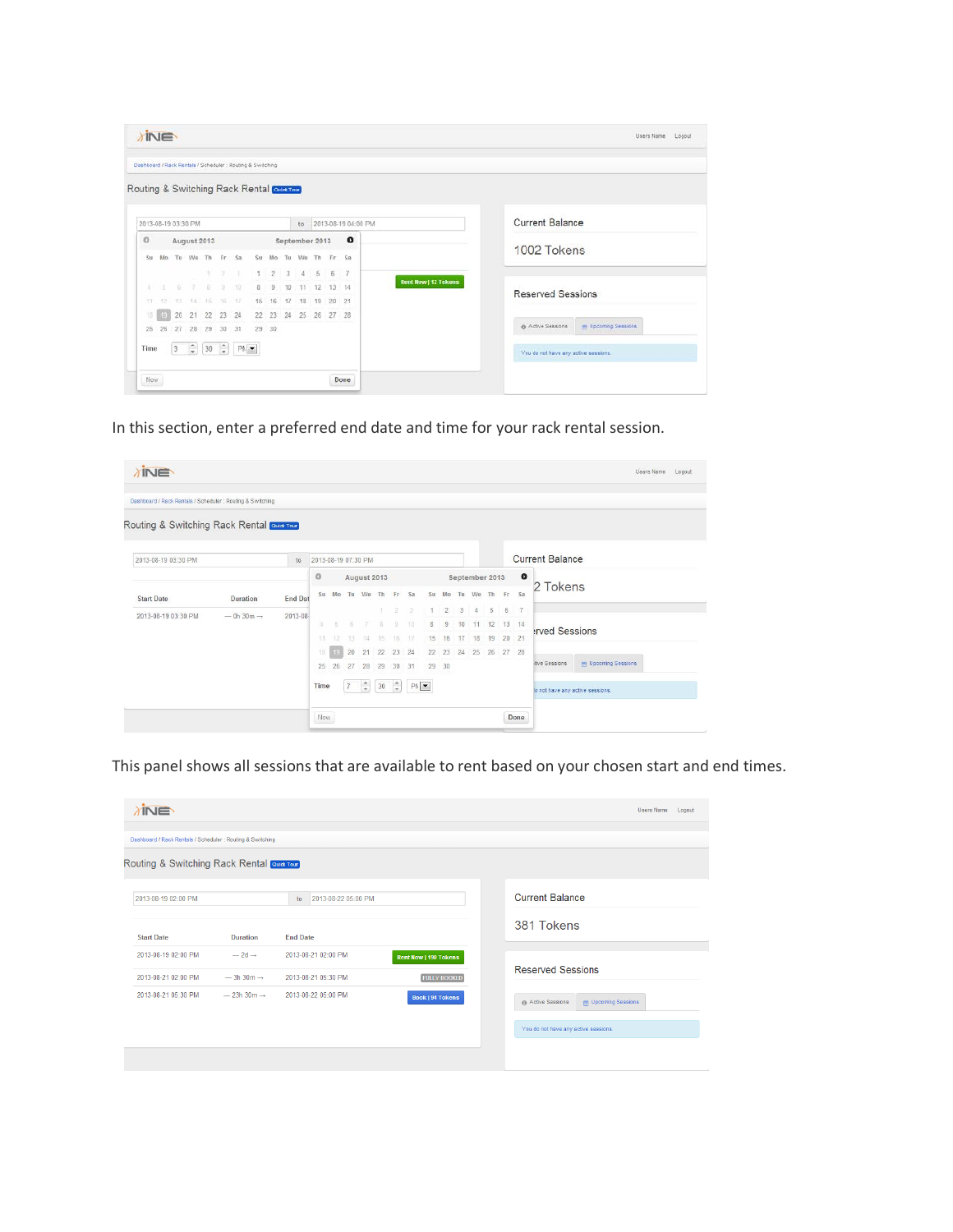**FULLY BOOKED** means that the session is not available to rent.

**Book** means that you may reserve this session. It also displays the number of tokens required to reserve this session.

**Rent Now** means that the session is available for immediate rental.

When you have chosen your session, a dialog box asks you to confirm the session reservation and displays the number of tokens required. Click **OK** to reserve the session. Then click **OK** again when you see confirmation of your reservation.

The **Current Balance** area displays the number of tokens available in your account. In the **Reserved Sessions** area, the **Active Sessions** tab displays any sessions that have already started. These sessions cannot be cancelled. The **Upcoming Sessions** tab displays your reserved sessions, which can be cancelled at any time before the start time of the session.

| <i><b>TINE</b></i>                                         |                         |                           |                             |                          |                             | Users Name      | Logout |
|------------------------------------------------------------|-------------------------|---------------------------|-----------------------------|--------------------------|-----------------------------|-----------------|--------|
| Dashboard / Rack Rentals / Scheduler : Routing & Switching |                         |                           |                             |                          |                             |                 |        |
| Routing & Switching Rack Rental <b>Cuid Tour</b>           |                         |                           |                             |                          |                             |                 |        |
| 2013-08-19 02:30 PM                                        |                         | 2013-08-19 05:00 PM<br>to |                             | <b>Current Balance</b>   |                             |                 |        |
| <b>Start Date</b>                                          | <b>Duration</b>         | <b>End Date</b>           |                             | 181 tokens               |                             |                 |        |
| 2013-08-19 02:30 PM                                        | $-2h$ 30m $\rightarrow$ | 2013-08-19 05:00 PM       | <b>Rent Now   10 Tokens</b> | <b>Reserved Sessions</b> |                             |                 |        |
|                                                            |                         |                           |                             | @ Active Sessions        | <b>MR</b> Upcoming Sessions |                 |        |
|                                                            |                         |                           |                             | <b>Start Date</b>        |                             | <b>Duration</b> |        |
|                                                            |                         |                           |                             | 2013-08-20 12:30 AM      | rs                          | 02:30:00        |        |
|                                                            |                         |                           |                             | 2013-08-20 12:00 AM      | <b>rs</b>                   | 48:00:00        |        |

If you encounter difficulties booking your rack session, please consult the rack rental guide for your track or [contact our Support Team.](mailto:support@ine.com)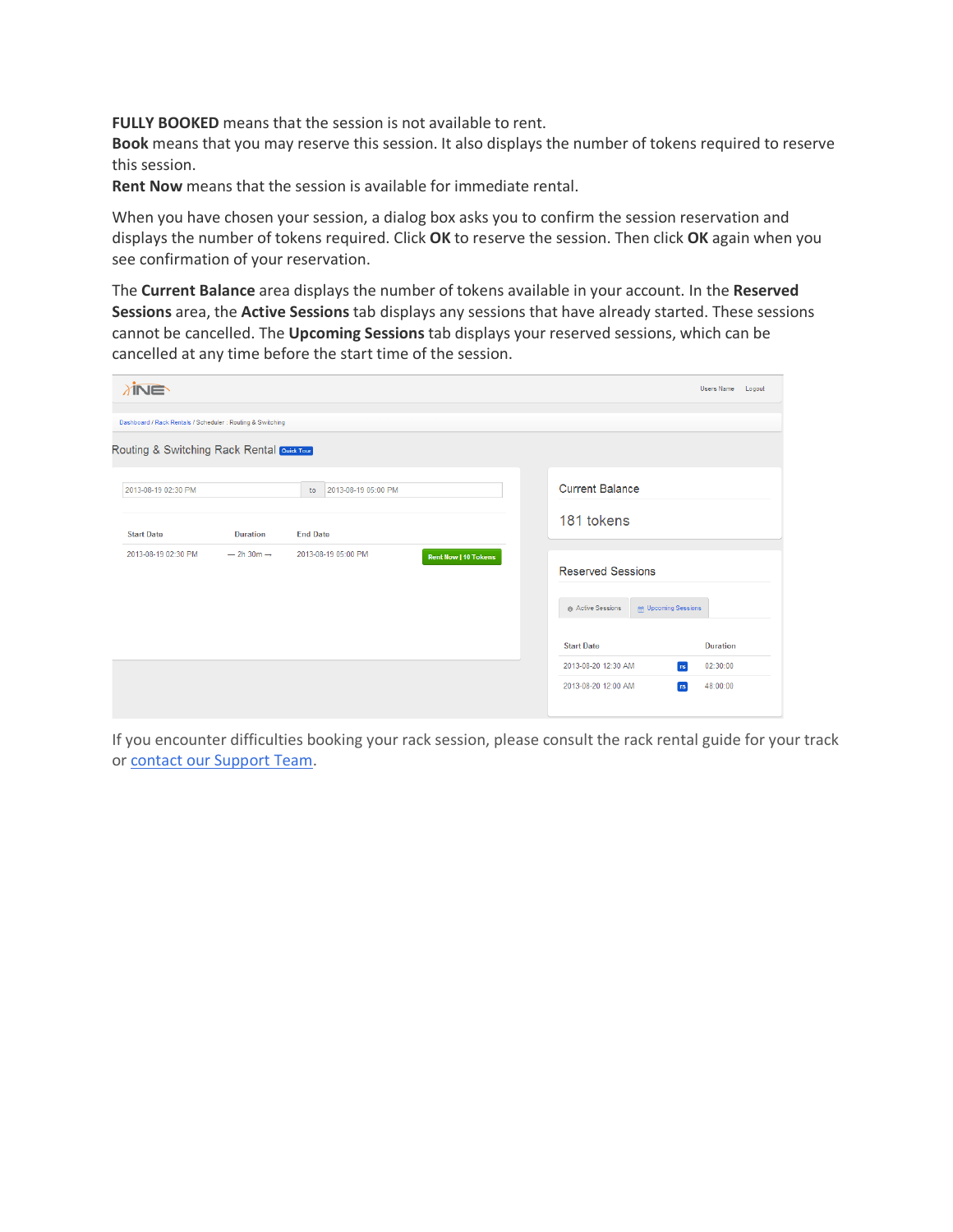# **[How do I cancel a rack session?](https://members.ine.com/dash/page/faq/1/rack-rental%2357c035eae1880eea9fe53a2a2740acb0)**

Up to 35 minutes before your session is scheduled to start, you can cancel a rack session in your Members account. When you click **Rack Rentals** on the left side of the page, you will see this:

| <b>INE</b>                                                                   |                     |                                                                |                          |                             |                                                    | 器                                           | Theme -<br>Users Name -       |  |
|------------------------------------------------------------------------------|---------------------|----------------------------------------------------------------|--------------------------|-----------------------------|----------------------------------------------------|---------------------------------------------|-------------------------------|--|
| Training<br><b>青 Home</b>                                                    |                     | <b>Rack Rentals</b>                                            |                          |                             |                                                    |                                             | Set a Rack Password           |  |
| C All Access Pass<br>Workbooks                                               | <b>O</b> Overview   | <b>■ Upcoming Rentals</b>                                      | <b>Bill</b> Past Rentals |                             | <b>Config Manager</b>                              | <sup>=</sup> Purchase Tokens                | <b>&amp; Emergency Ticket</b> |  |
| <b>IE</b> Rack Rentals                                                       |                     |                                                                |                          |                             |                                                    |                                             |                               |  |
| / Mock Labs                                                                  | Current Session(s)  |                                                                |                          | Duration                    | Username / Password                                | Telnet Information                          | Action                        |  |
| <b>III</b> Graded Labs<br><b>同</b> Bookmarks                                 | Start Time<br>1     | Tue, Aug 20, 2013 01:00 AM<br>dc ucs                           |                          | 1 day, 22 hours, 34 minutes | dcrack2 - blazer                                   | telnet dc ine com                           | <b>Control Panel</b>          |  |
| Resources<br>of Store                                                        | End Time            | Thu, Aug 22, 2013 12:00 AM                                     |                          |                             |                                                    |                                             |                               |  |
| 图 FAOs<br><b>W</b> NE Homepage<br><b>D</b> Online Community                  |                     | <b>CCIE Routing &amp; Switching</b><br>Schedule/Cancel Session |                          | 12                          | <b>CCIE Voice</b><br>10<br>Schedule/Cancel Session |                                             |                               |  |
| Account Information<br><b>2</b> Profile<br><b>+</b> Account Activity         | œ                   | <b>Rack Resources *</b>                                        |                          | Tokens/Session              | <b>Artist</b>                                      | Rack Resources =                            | Tokens/Session                |  |
| <b>W</b> Order History<br>C Log Out                                          |                     |                                                                |                          |                             |                                                    |                                             |                               |  |
|                                                                              |                     | <b>CCIE R&amp;S Troubleshooting</b>                            |                          |                             |                                                    | <b>CCIE Data Center</b>                     |                               |  |
| <b>Free CCNA Streaming</b><br><b>Routing &amp; Switching</b><br><b>Voice</b> | $\frac{\times}{25}$ | Schedule / Cancel Session<br>Schedule Graded Lab               |                          | 30<br>Tokens/Session        | 躁                                                  | Schedule/Cancel Session<br>Rack Resources = | 20<br>Tokens/Session          |  |

Click the **Upcoming Rentals** tab at the top. The page should look like this:

| Training                   |                               |                                                                                             |                       |          |                                                                                                                                                                       |                              | Set a Rack Password    |
|----------------------------|-------------------------------|---------------------------------------------------------------------------------------------|-----------------------|----------|-----------------------------------------------------------------------------------------------------------------------------------------------------------------------|------------------------------|------------------------|
| <b>Pt</b> Home             |                               | <b>Rack Rentals</b>                                                                         |                       |          |                                                                                                                                                                       |                              |                        |
| <b>C All Anness Pass</b>   |                               |                                                                                             |                       |          |                                                                                                                                                                       |                              |                        |
| Workbooks                  | <b>O</b> Overview             | Upcoming Rentals                                                                            | <b>B</b> Past Rentals |          | <b>Config Manager</b>                                                                                                                                                 | <sup>#</sup> Purchase Tokens | & Emergency Ticket     |
| <b>IE Rack Rentals</b>     |                               |                                                                                             |                       |          |                                                                                                                                                                       |                              |                        |
| $J$ Mock Labs              |                               | subscribe / download all events / emergency ticket                                          |                       |          |                                                                                                                                                                       |                              |                        |
| III. Graded Labs           |                               |                                                                                             |                       |          |                                                                                                                                                                       |                              |                        |
| <b>R</b> Bookmarks         | Upcoming Session(s)           |                                                                                             |                       | Duration | Usemame / Password                                                                                                                                                    | Telnet Information           | Action                 |
| Resources                  | Start Time                    | ■Tue, Aug 20, 2013 01:30 AM                                                                 |                       | 04:00:00 | [To Be Assigned]" - blazer                                                                                                                                            | telnet racks ine com         | <b>x</b> Control Panel |
| <b>可</b> Store             |                               | rs.                                                                                         |                       |          |                                                                                                                                                                       |                              |                        |
| <b>III</b> FAOs            | End Time                      | Tue, Aug 20, 2013 05:30 AM                                                                  |                       |          | Rack session starts in 2 hours. 22 minutes.                                                                                                                           |                              |                        |
| <b>W</b> Inc Homepage      |                               |                                                                                             |                       |          |                                                                                                                                                                       |                              |                        |
| <b>B</b> Online Community  |                               |                                                                                             |                       |          |                                                                                                                                                                       |                              |                        |
| Account Information        |                               | <b>Important Information</b>                                                                |                       |          |                                                                                                                                                                       |                              |                        |
| 显 Profile                  |                               | Time zone: All tems listed are in the time zone specified in your profile settings (Minsk). |                       |          |                                                                                                                                                                       |                              |                        |
| Account Activity           |                               |                                                                                             |                       |          | Notice: if you are having hardware issues or your rack is unusable, please submit an emergency support licked to receive the most timely response. This is for        |                              |                        |
| <b>W.</b> Order History    | emergency access issues only. |                                                                                             |                       |          |                                                                                                                                                                       |                              |                        |
| C Log Cut                  |                               | Use do ine com for Data Center racks.                                                       |                       |          | Telnet access: Use racks ine com for Routing & Switching, Service Provider, Troubleshooting, Security, and Voice racks, Use racks2 ine com for R&S Bootcamp racks.    |                              |                        |
|                            |                               | password, or check your reminder email message.                                             |                       |          | *To Be Assigned: Your rack will be assigned to you 30 minutes before the start time of your session. You can come back to this page to find your rack D and           |                              |                        |
| <b>Free CCNA Streaming</b> |                               |                                                                                             |                       |          | Rack Time: No later than 45 minutes before your session starts, you may specify an initial lab configuration-ar a configuration you saved from a previous session-for |                              |                        |
|                            |                               |                                                                                             |                       |          |                                                                                                                                                                       |                              |                        |

You will see your booked session(s) on the **Upcoming Sessions** tab. To cancel a session, click the red **X** button next to it.

| <b>Reserved Sessions</b> |                          |
|--------------------------|--------------------------|
| Active Sessions          | <b>Upcoming Sessions</b> |
| <b>Start Date</b>        | Duration                 |
| 2013-08-20 01:30 AM      | $04.00 - 00$<br>TS<br>x  |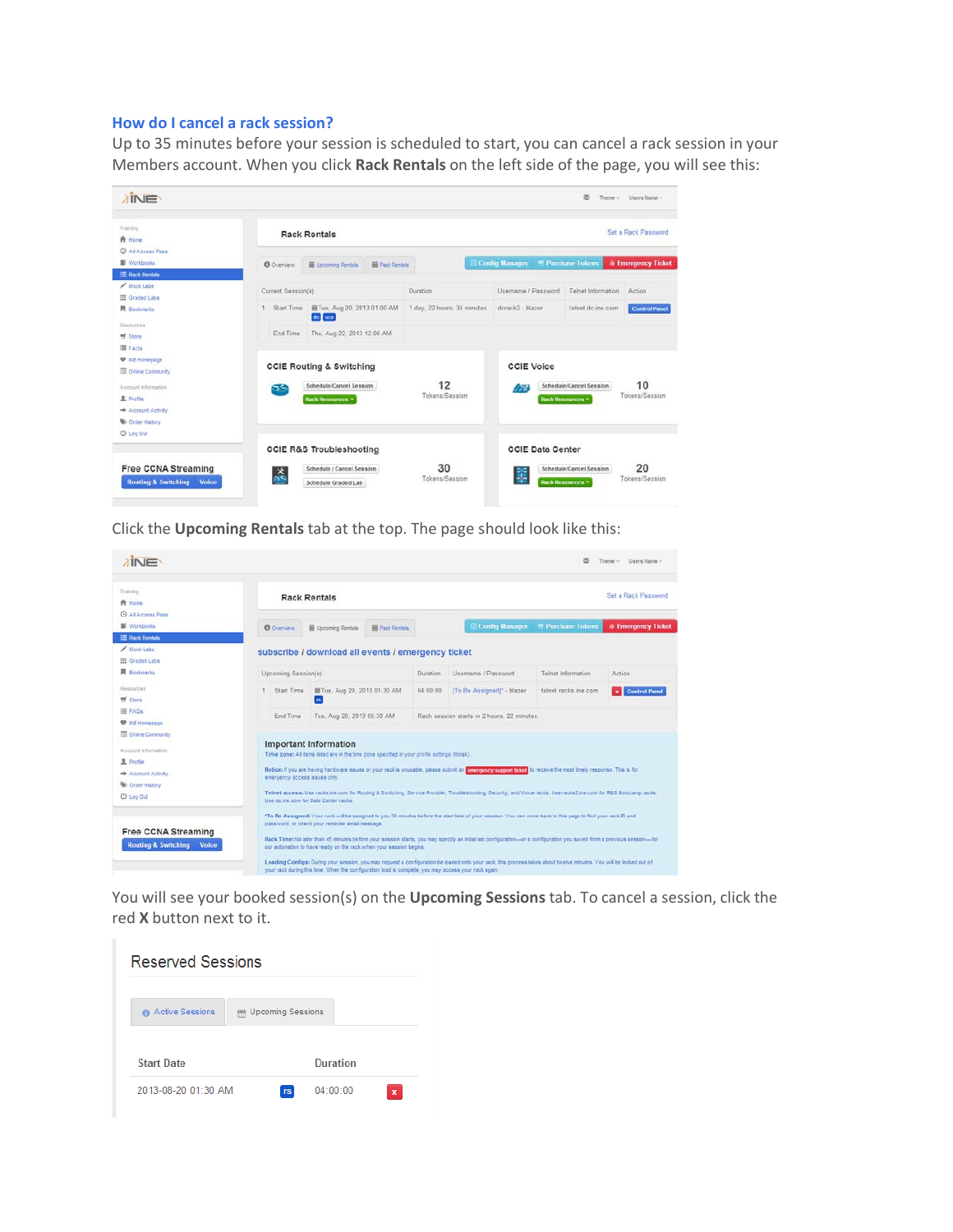A confirmation message will appear. Click **Confirm**. Another message states the number of tokens that have been returned to your account. Click **OK**. Your session will be cancelled and your tokens refunded.

INE rack rentals are considered *on-demand*, which means that you can rent an available rack at any time, even if the start time for the rack session has already passed. Rack sessions are 2 hours 30 minutes in length, but you may rent the remaining portion of a session that is already in progress if the rack is available.

## **Benefits:**

- You are not required schedule your session in advance.
- The cost of your rental (the number of tokens required) is prorated according to the length of your session.
- You may extend your current session within 40 minutes of the next session start time (although we recommend doing so earlier). Simply return to the scheduling calendar and select the next session.

## **Restrictions:**

- If you schedule a session that has less than **1 hour** remaining, you must schedule at least two consecutive sessions.
- If your session starts within **40 minutes** of scheduling, you must also schedule the session immediately preceding it.

## **[What are tokens, and do they expire?](https://members.ine.com/dash/page/faq/1/rack-rental%23c14c286f74e1603a03bc64847adbc98e)**

All CCIE rack rentals are scheduled in 2.5-hour sessions using our exclusive token system. This system is designed to give you the flexibility to schedule and reschedule your own sessions at your convenience. Each token purchased represents \$1 USD, although we do offer discounts on tokens when purchasing packages or bundles. Tokens can only be used to purchase rack time or labs, whether those are mock labs or graded labs; you cannot use tokens to purchase products. Tokens are non-refundable, so please consider carefully how much rack time you need before purchasing tokens. However, tokens never expire and will stay in your account for life. Also, tokens can be used to book rack time for all tracks, so if you purchase tokens while you are studying Security and then move on to a different track, they will still be applicable for future rack rentals. Tokens are also transferable to other INE members. More information on tokens and rack rentals can be found [here.](http://www.ine.com/rack-rental-tokens.htm)

### **[I loaded my own configuration and lost VPN connectivity.](https://members.ine.com/dash/page/faq/1/rack-rental%2300d407d50f6c913c213c2a243c8f566d)**

This happens when you load a configuration onto your PSTN router that you saved from a previous session. You may have changed the interface FastEthernet0/0's IP address, so the VPN link is broken. Here is the correct configuration for the interface on the PSTN router:

interface FastEthernet0/0 description == VPN Uplink ip address 177.253.#.1 255.255.255.0 duplex auto speed auto no shutdown !

Where "#" is the voice rack ID number: "1" for VORack1, "12" for VORack12.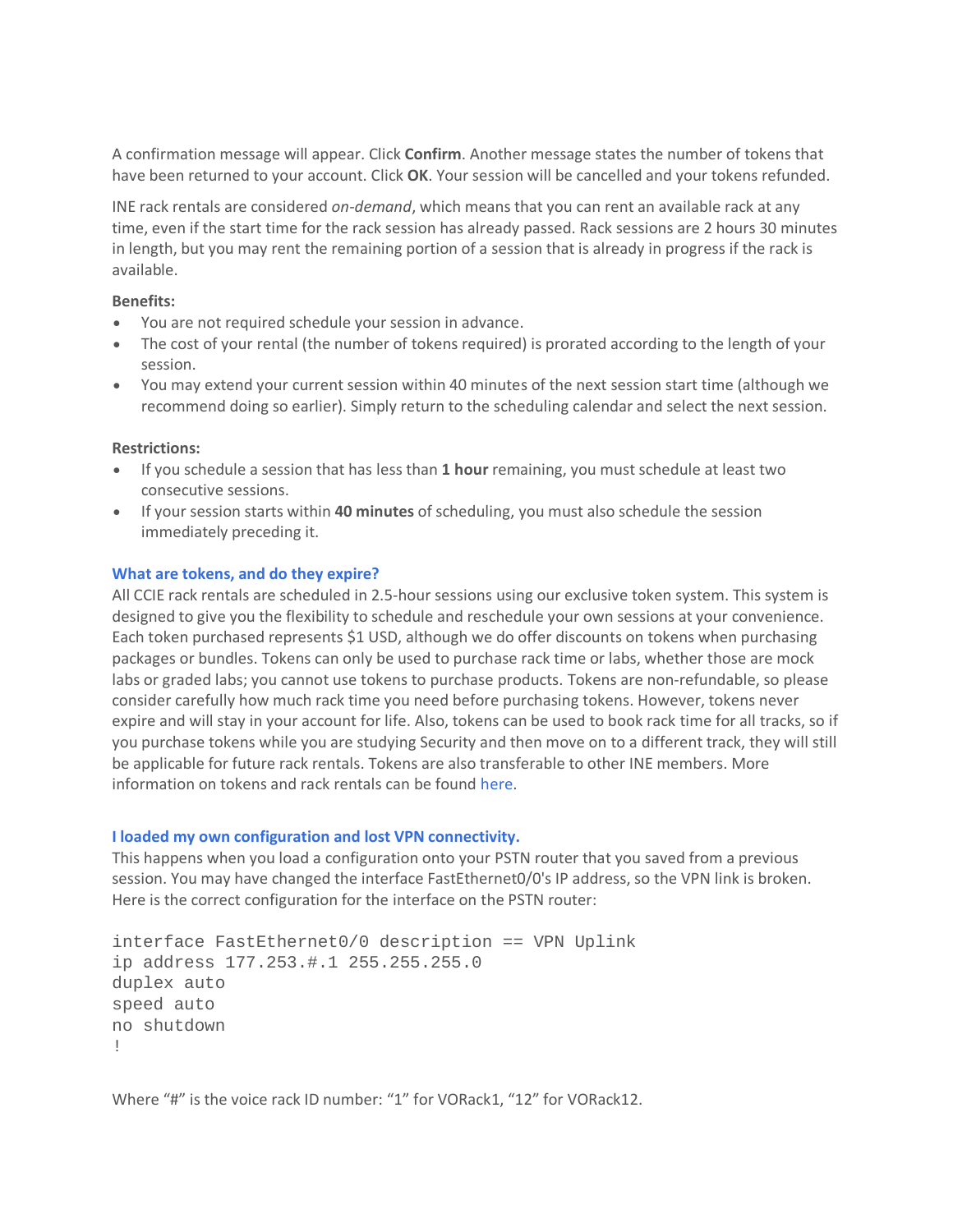## **[R&S Rack Configuration Overview](https://members.ine.com/dash/page/faq/1/rack-rental%2394466bc4dcb91dbff3e103d5b7122c2c)**

## **Important Notes**

- Telnet connectivity is disabled in Internet Explorer. We recommend using either Chrome or FireFox.
- A screen resolution of *at least* 1024 x 768 is necessary for optimum use of these tools.

The icons you see on the **Device Management** tab represent devices in your rack session topology. When you click any device icon, you will see the following menu:

- **Open Telnet**
- **Show Configuration**
- **Clear Line**
- **Power Cycle**
- **Test Connection**

## **Open Telnet\***

Selecting this option opens a window to the Telnet connection of that device. Our system immediately begins recording all activity within that window. You may click the **Minimize** button to place the window in a tab at the bottom of the topology, or you can open a new window by clicking the **Window** button (you may resize the window to your preferred size). All configurations are recorded throughout the session. Closing the Telnet connection window closes the Telnet session, and all recordings are lost. You must clear the lines before you can open another Telnet session to that device, at which time the system will begin recording a new session.

## **Show Configuration**

Selecting this option provides a screen shot of the current running configuration on the device.

### **Clear Line**

This option clears the line on the connection. This gives you access to the device if you accidentally close the Telnet connection before the end of your session.

### **Power Cycle**

If your connection freezes, you can use this option to cut the power and restart the boot cycle.

### **Test Connection**

Selecting this option provides basic feedback on device accessibility; use this option to determine whether the hostname has been configured.

\*You do not need a separate Telnet client on your computer; our system handles the Telnet connection for you. You also do *not* need to have port 23 open to establish a Telnet connection.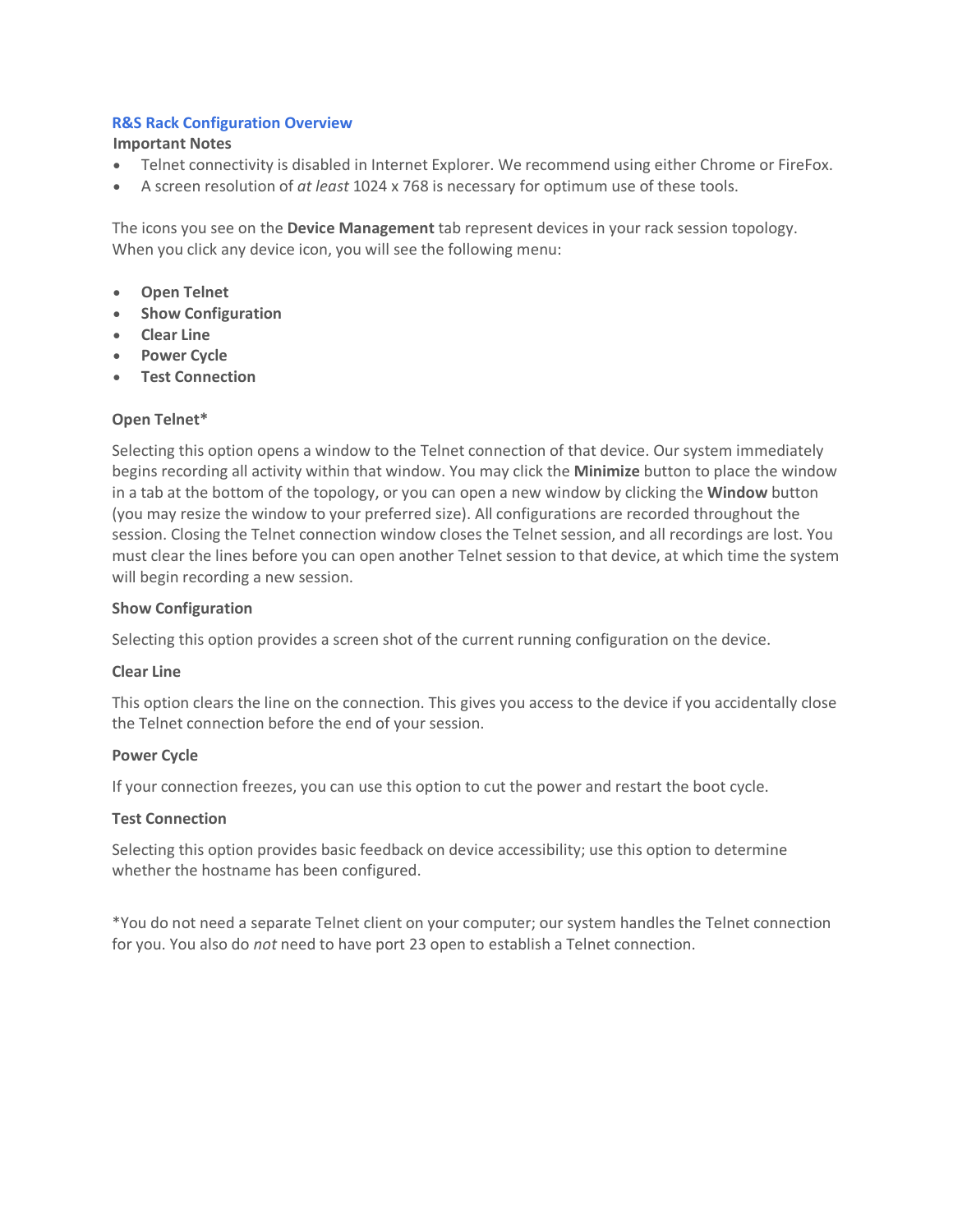### **VIDEOS**

#### **[Why can't I download all of the videos in one file?](https://members.ine.com/dash/page/faq/6/videos%2331096c978d8e123a6d374529c06f229d)**

We optimize the file sizes of our video downloads for the average user. While some users may have high-speed connectivity and would prefer one large file, many customers have slower connections that require a smaller set of files. You may want to use a download manager to make your download go faster.

#### **[I'm having trouble getting videos to download completely.](https://members.ine.com/dash/page/faq/6/videos%2342b423d4026e32d9474028e74474fcc1)**

Some Internet service providers have file size limits. They may also restrict your ability to download files after you have reached a certain limit during a particular period of time. Check with your ISP for more information.

Try downloading just one file at a time; multiple simultaneous downloads are much more likely to fail with slower Internet connections. Users with fast connections can download many files at a time. Download speeds may vary on local networks. If the problem continues to occur, you may wish to attempt clearing your data cache, as this can lead to download issues.

If your hard drive is 80% full or more, there may be problems writing the large download files to your hard drive. In this case, try writing the files to a drive that is less full, or try using the defrag utility on your hard drive to create more usable space.

If these fixes do not resolve your issue, please [contact our Support Team.](mailto:support@ine.com)

#### **[Nothing happens when I click on the download.](https://members.ine.com/dash/page/faq/6/videos%23d9b810d5d472246969a0eaafdf3cbbf7)**

Your web browser has a default directory in which it automatically stores downloaded files. Check your browser's preferences for this location and ensure that you have enough space for the downloaded files. In some cases, files may download in the background and you may not see the progress.

If this still doesn't resolve your issue, please [contact our Support Team.](mailto:support@ine.com)

#### **[The audio is out of sync with the video stream.](https://members.ine.com/dash/page/faq/6/videos%233c46f4a616d88a20928b0ab2ffe14142)**

This issue is common with outdated versions of Adobe Flash Player. Please go to [http://get.adobe.com/flashplayer](https://members.ine.com/dash/page/faq/6/This%20issue%20is%20common%20with%20outdated%20versions%20of%20Adobe%20Flash%20Player.%20Please%20go%20to%20http:/get.adobe.com/flashplayer%20and%20download%20the%20latest%20version.%20If%20you%20continue%20to%20experience%20audio%20syncing%20problems,%20please%20contact%20INE%20support.) and download the latest version. If you continue to experience audio syncing problems, please [contact Customer Support.](mailto:support@ine.com)

#### **[I can't view the video streams on my Android device.](https://members.ine.com/dash/page/faq/6/videos%23f6f2871bff1ad328ccd66154660f0e17)**

Because Adobe stopped supporting mobile devices in August of 2012, our streaming videos do not require Adobe Flash player to be installed. However, if you have upgraded your device to the latest Android operating system, version 4.1 or later, Adobe Flash may be still installed, and this may cause the video streams to fail. To uninstall Flash:

- 1. Open **Settings** on your device.
- 2. Go to **About Device** and confirm that you have version 4.1 or later installed.
- 3. Go to **Applications**, find Adobe Flash Player, and uninstall it.
- 4. Restart your device and test your video stream.